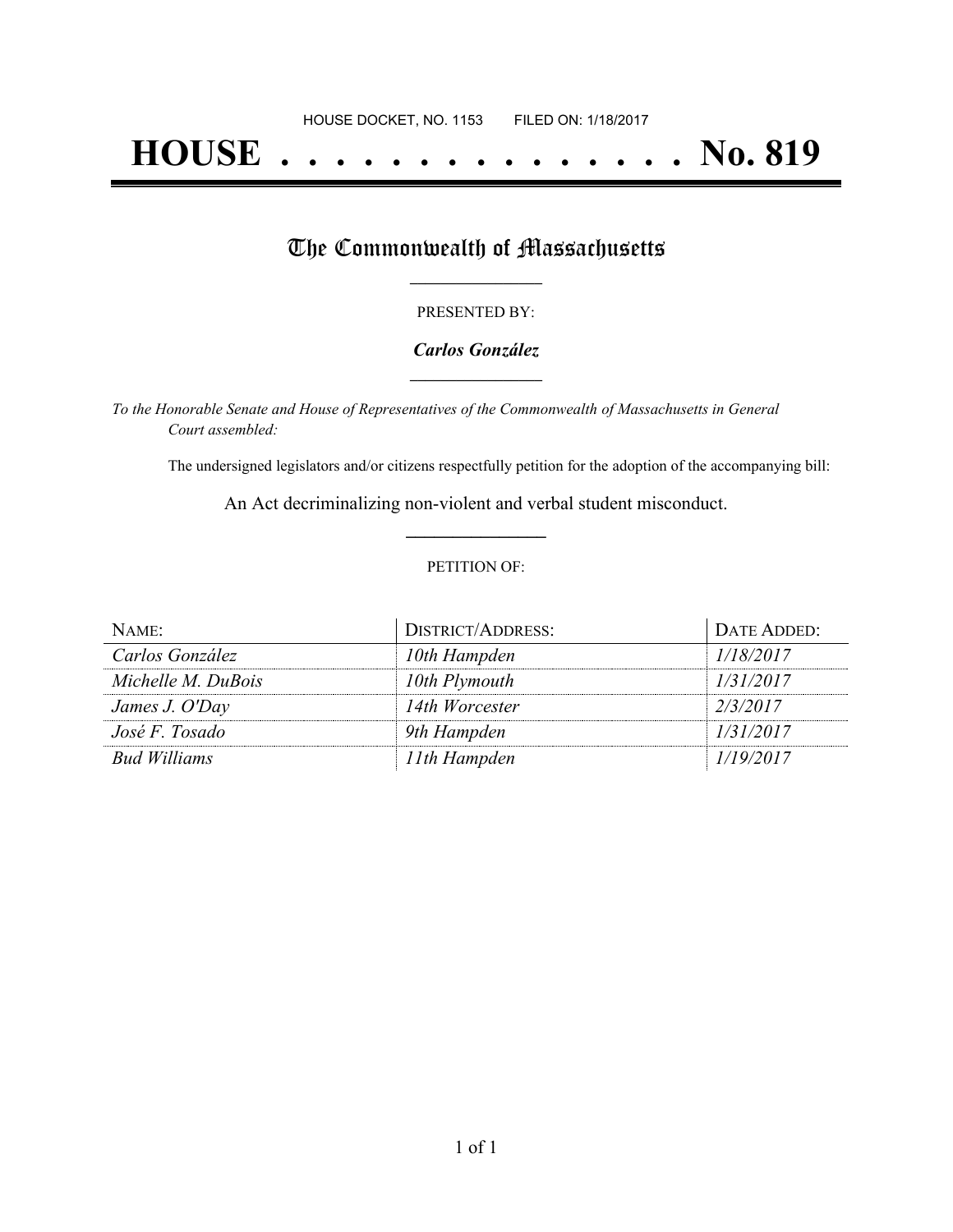#### HOUSE DOCKET, NO. 1153 FILED ON: 1/18/2017

## **HOUSE . . . . . . . . . . . . . . . No. 819**

By Mr. Gonzalez of Springfield, a petition (accompanied by bill, House, No. 819) of Carlos Gonzalez and others for legislation to decriminalize certain non-violent demonstrations by students. The Judiciary.

### [SIMILAR MATTER FILED IN PREVIOUS SESSION SEE HOUSE, NO. *1623* OF 2015-2016.]

## The Commonwealth of Massachusetts

**In the One Hundred and Ninetieth General Court (2017-2018) \_\_\_\_\_\_\_\_\_\_\_\_\_\_\_**

**\_\_\_\_\_\_\_\_\_\_\_\_\_\_\_**

An Act decriminalizing non-violent and verbal student misconduct.

Be it enacted by the Senate and House of Representatives in General Court assembled, and by the authority *of the same, as follows:*

## 1 SECTION 1. Chapter 272 of the General Laws is amended by striking out section 40, as

2 appearing in the 2010 Official Edition, and inserting in place thereof the following

3 section:

4 Section 40. Disturbance of assemblies.

5 Whoever wilfully interrupts or disturbs an assembly of people met for a lawful purpose

6 shall be punished by imprisonment for not more than one month or by a fine of not more than

7 fifty dollars; provided, however, that K-12 students shall not be charged, adjudicated, or

8 convicted for alleged violation of this provision due to conduct within school buildings or

9 grounds or in the course of school-related events. Whoever, within one year after being twice